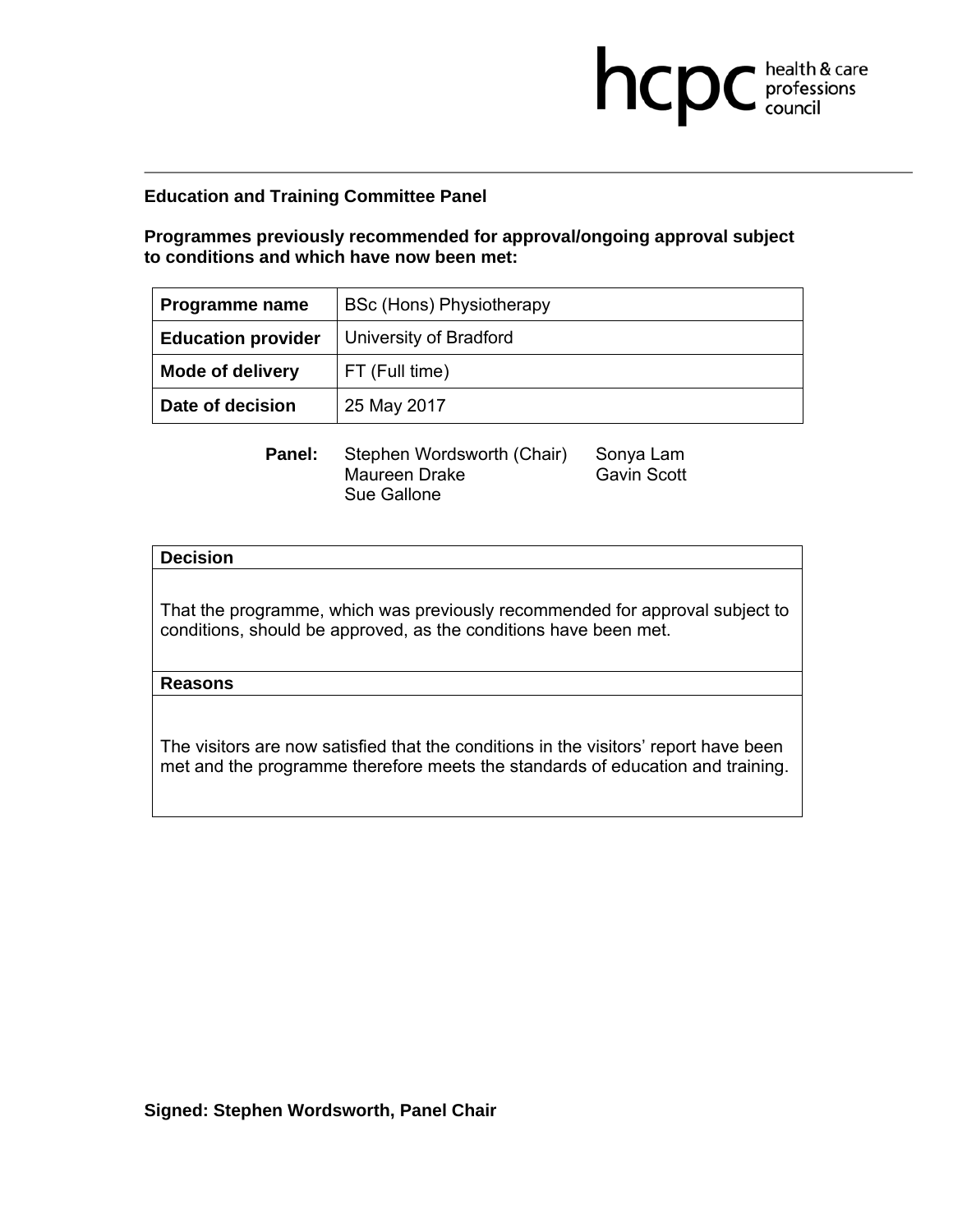**Programmes previously recommended for approval/ongoing approval subject to conditions and which have now been met:** 

**health & care** 

| <b>Programme name</b>     | BSc (Hons) Diagnostic Radiography |
|---------------------------|-----------------------------------|
| <b>Education provider</b> | University of Bradford            |
| <b>Mode of delivery</b>   | FT (Full time)                    |
| Date of decision          | 25 May 2017                       |

**Panel:** Stephen Wordsworth (Chair) Sonya Lam<br>Maureen Drake Gavin Scott Maureen Drake Sue Gallone

### **Decision**

That the programme, which was previously recommended for approval subject to conditions, should be approved, as the conditions have been met.

## **Reasons**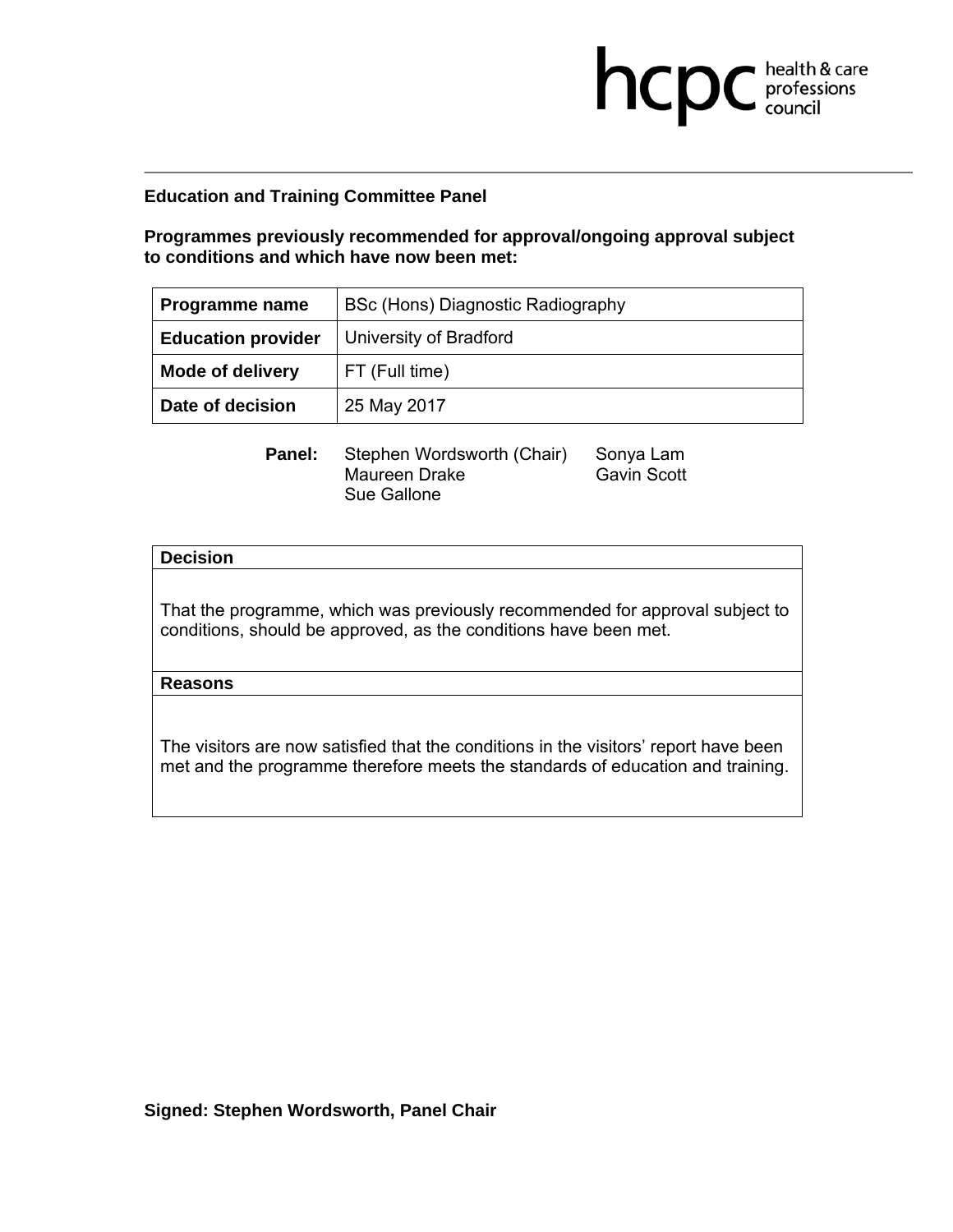**Programmes previously recommended for approval/ongoing approval subject to conditions and which have now been met:** 

**health & care** 

| <b>Programme name</b>     | BSc (Hons) Occupational Therapy |
|---------------------------|---------------------------------|
| <b>Education provider</b> | University of Bradford          |
| <b>Mode of delivery</b>   | FT (Full time)                  |
| Date of decision          | 25 May 2017                     |

**Panel:** Stephen Wordsworth (Chair) Sonya Lam<br>Maureen Drake Gavin Scott Maureen Drake Sue Gallone

### **Decision**

That the programme, which was previously recommended for approval subject to conditions, should be approved, as the conditions have been met.

## **Reasons**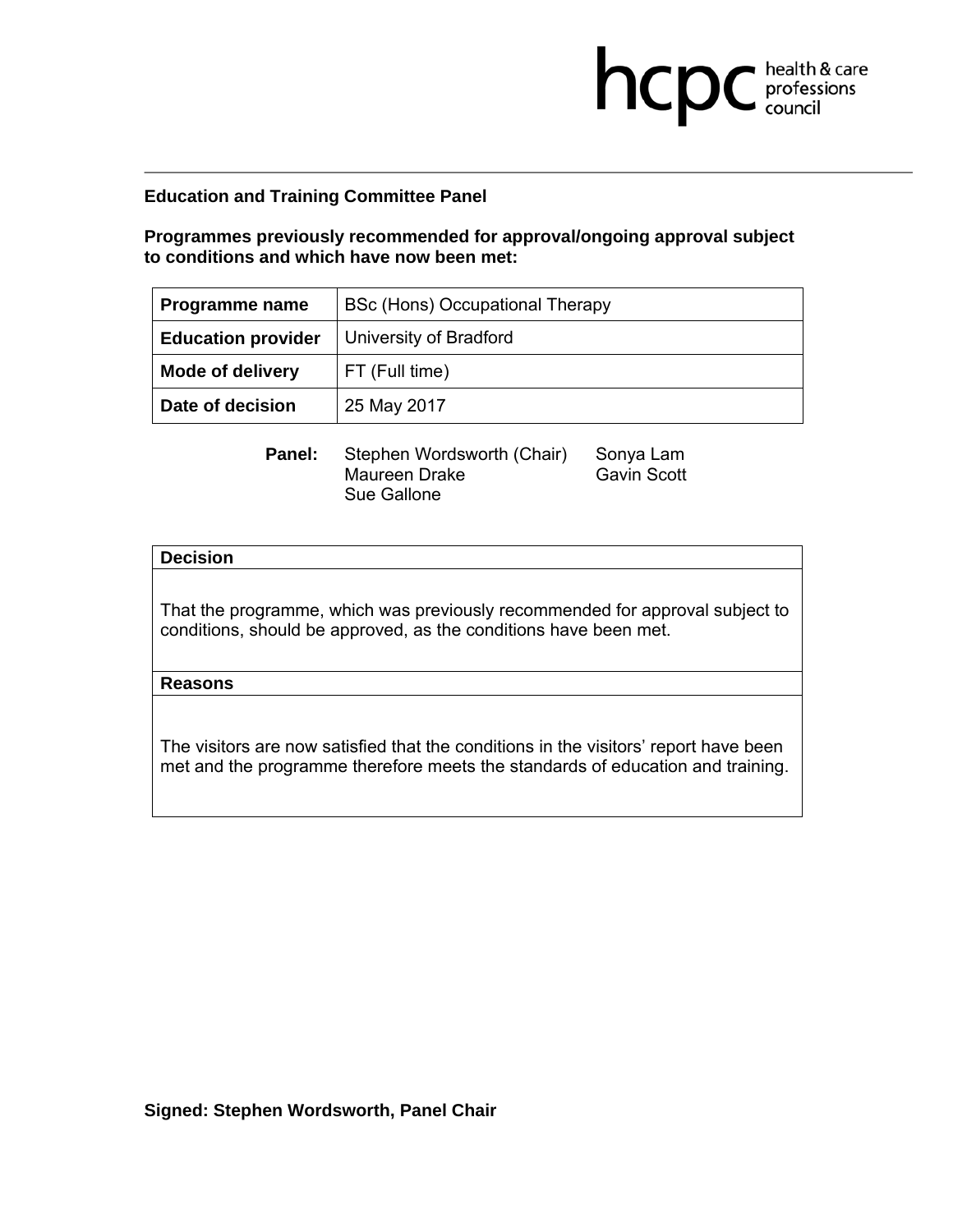**Programmes previously recommended for approval/ongoing approval subject to conditions and which have now been met:** 

**health & care** 

| <b>Programme name</b>     | <b>MPhysio Sport and Exercise Medicine</b> |
|---------------------------|--------------------------------------------|
| <b>Education provider</b> | University of Bradford                     |
| <b>Mode of delivery</b>   | FT (Full time)                             |
| Date of decision          | 25 May 2017                                |

**Panel:** Stephen Wordsworth (Chair) Sonya Lam<br>Maureen Drake Gavin Scott Maureen Drake Sue Gallone

### **Decision**

That the programme, which was previously recommended for approval subject to conditions, should be approved, as the conditions have been met.

## **Reasons**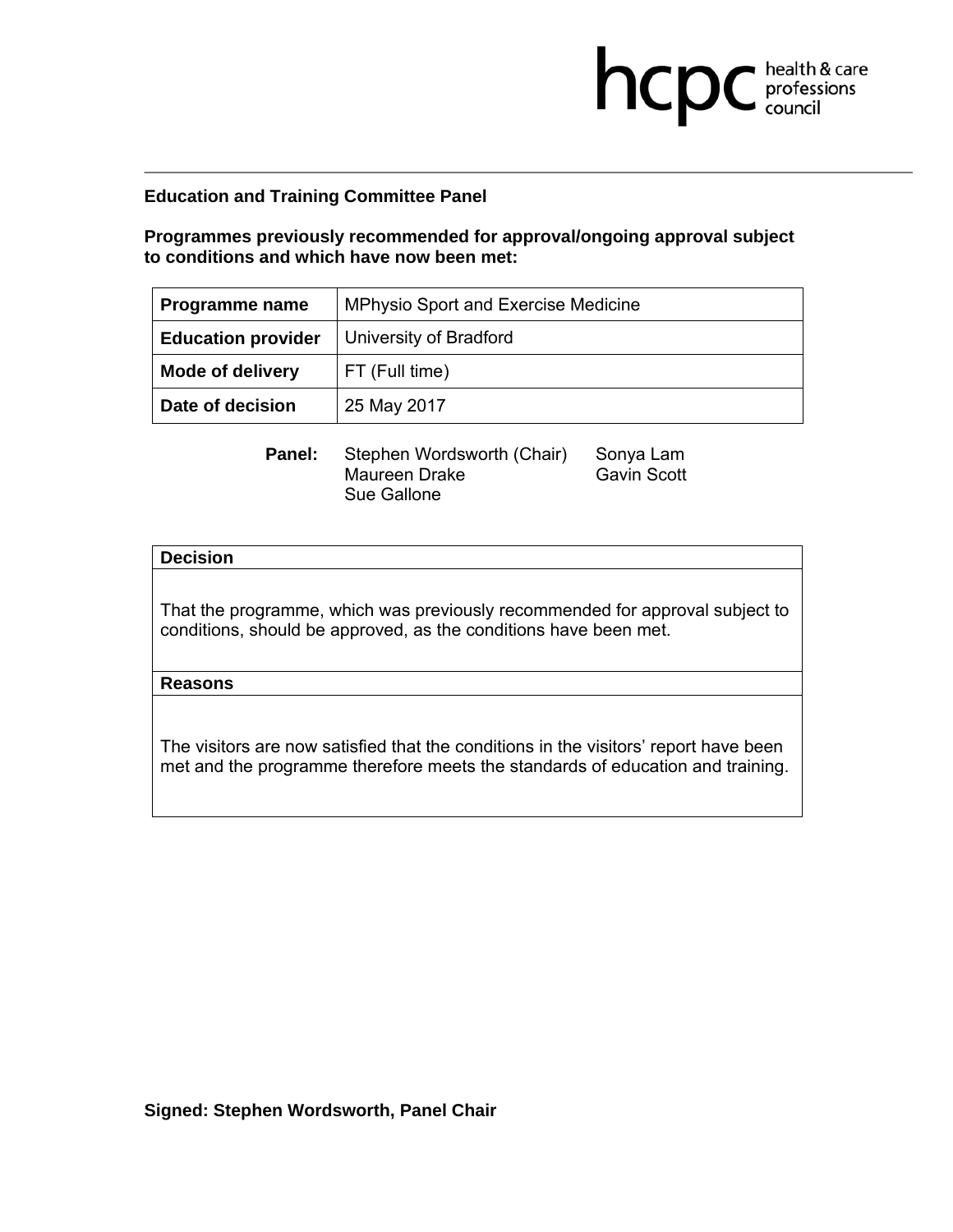**Programmes previously recommended for approval/ongoing approval subject to conditions and which have now been met:** 

**health & care** 

| Programme name            | BA (Hons) in Social Work                   |
|---------------------------|--------------------------------------------|
| <b>Education provider</b> | <b>Canterbury Christ Church University</b> |
| <b>Mode of delivery</b>   | FT (Full time)                             |
| Date of decision          | 25 May 2017                                |

**Panel:** Stephen Wordsworth (Chair) Sonya Lam<br>Maureen Drake Gavin Scott Maureen Drake Sue Gallone

### **Decision**

That the programme, which was previously recommended for approval subject to conditions, should be approved, as the conditions have been met.

### **Reasons**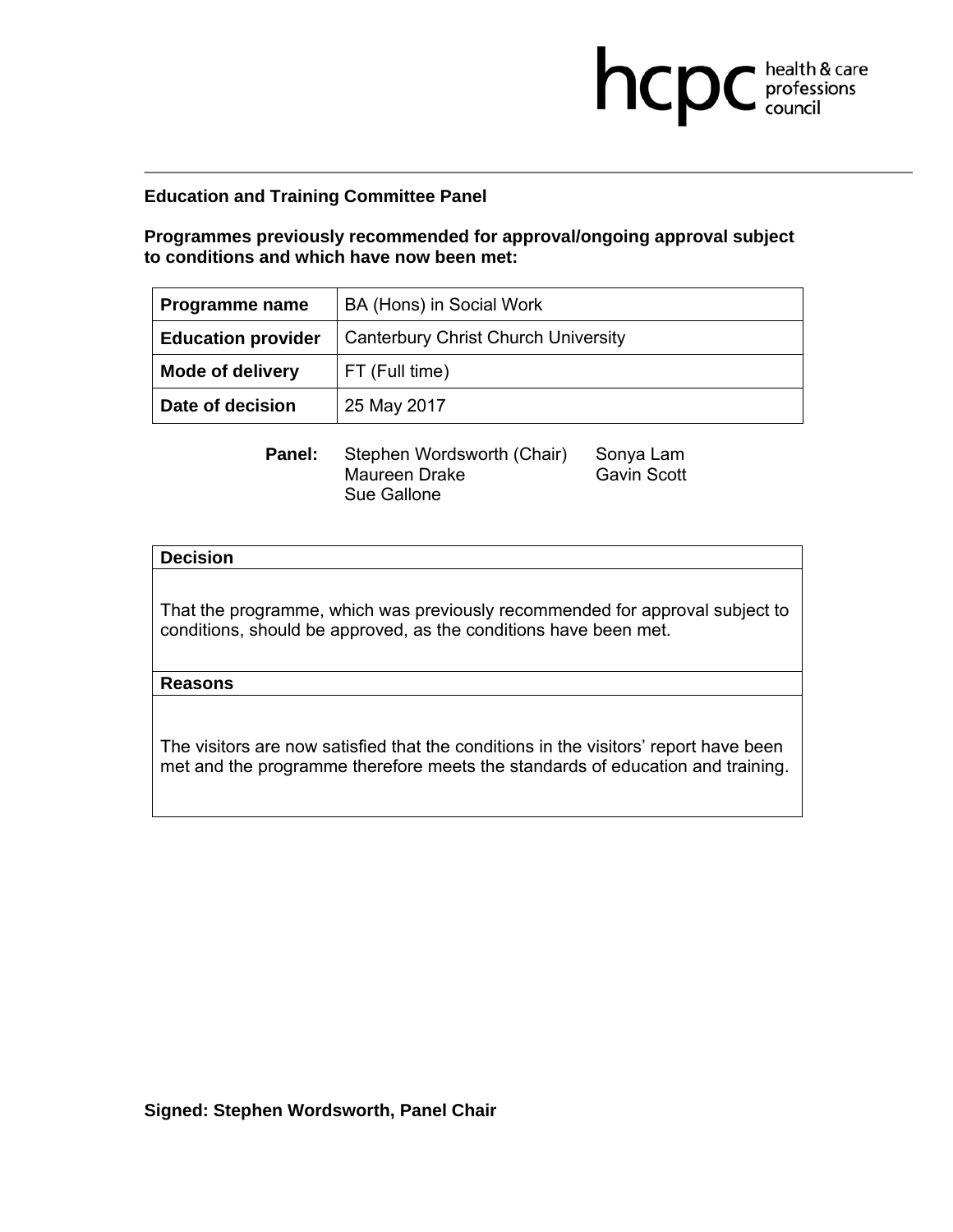**Programmes previously recommended for approval/ongoing approval subject to conditions and which have now been met:** 

**health & care** 

| Programme name            | BSc (Hons) Paramedic Science               |
|---------------------------|--------------------------------------------|
| <b>Education provider</b> | <b>Canterbury Christ Church University</b> |
| <b>Mode of delivery</b>   | FT (Full time)                             |
| Date of decision          | 25 May 2017                                |

**Panel:** Stephen Wordsworth (Chair) Sonya Lam<br>Maureen Drake Gavin Scott Maureen Drake Sue Gallone

### **Decision**

That the programme, which was previously recommended for approval subject to conditions, should be approved, as the conditions have been met.

#### **Reasons**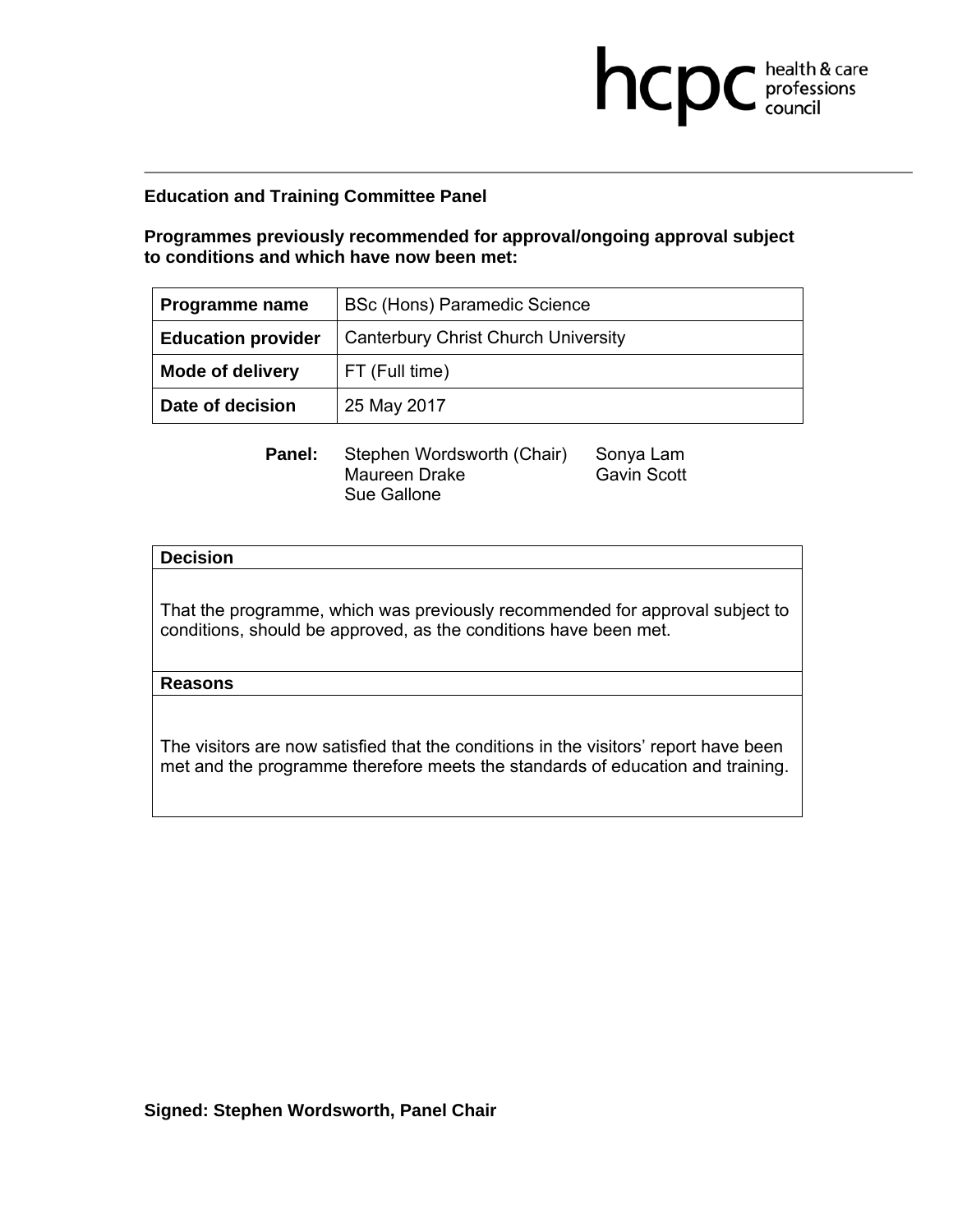**Programmes previously recommended for approval/ongoing approval subject to conditions and which have now been met:** 

**health & care** 

| Programme name            | BSc (Hons) Operating Department Practice   |
|---------------------------|--------------------------------------------|
| <b>Education provider</b> | <b>Canterbury Christ Church University</b> |
| <b>Mode of delivery</b>   | FT (Full time)                             |
| Date of decision          | 25 May 2017                                |

**Panel:** Stephen Wordsworth (Chair) Sonya Lam<br>Maureen Drake Gavin Scott Maureen Drake Sue Gallone

### **Decision**

That the programme, which was previously recommended for approval subject to conditions, should be approved, as the conditions have been met.

## **Reasons**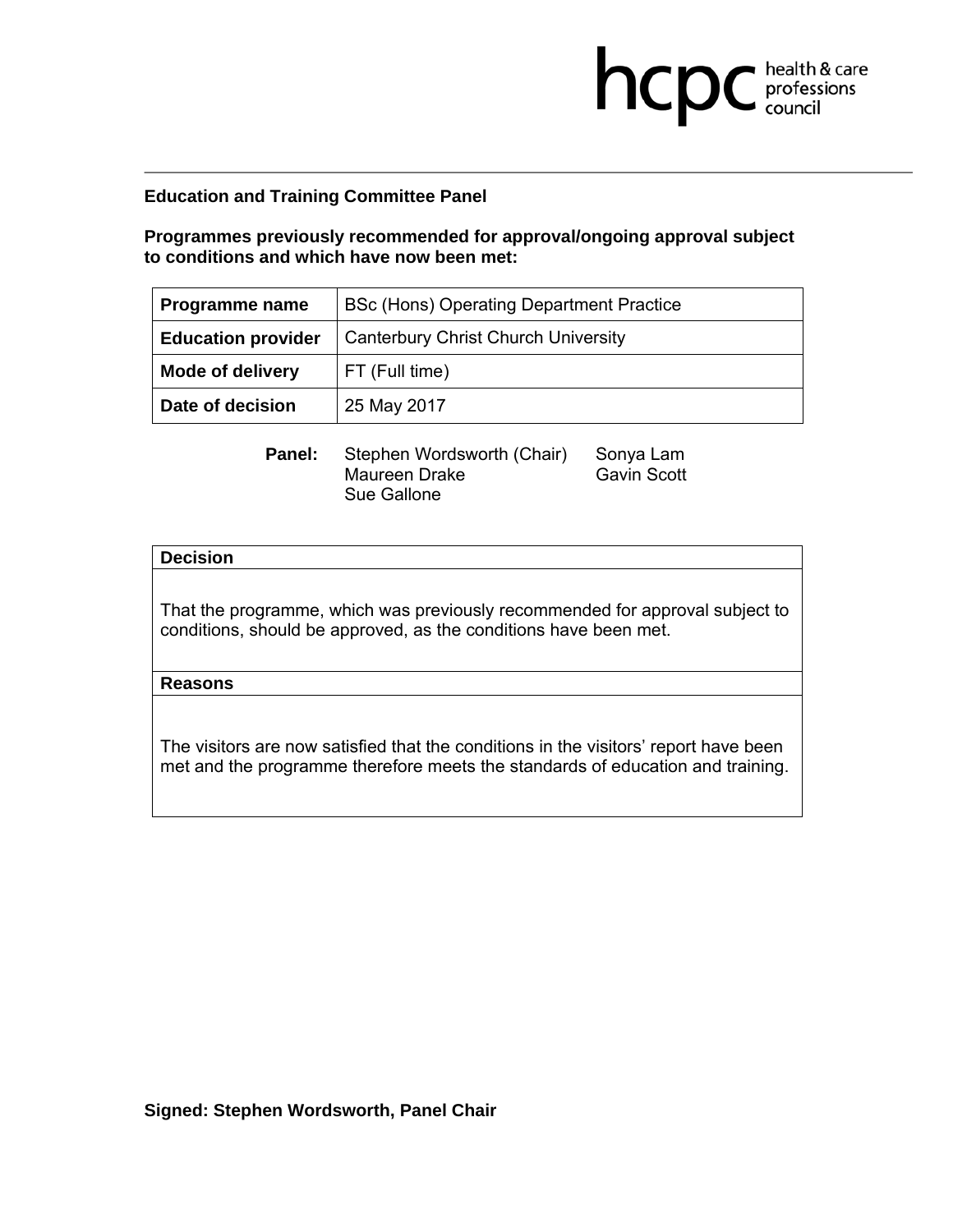**Programmes previously recommended for approval/ongoing approval subject to conditions and which have now been met:** 

**health & care** 

| <b>Programme name</b>     | <b>MSc Occupational Therapy</b> |
|---------------------------|---------------------------------|
| <b>Education provider</b> | University of Derby             |
| <b>Mode of delivery</b>   | FT (Full time)                  |
| Date of decision          | 25 May 2017                     |

**Panel:** Stephen Wordsworth (Chair) Sonya Lam<br>Maureen Drake Gavin Scott Maureen Drake Sue Gallone

### **Decision**

That the programme, which was previously recommended for approval subject to conditions, should be approved, as the conditions have been met.

### **Reasons**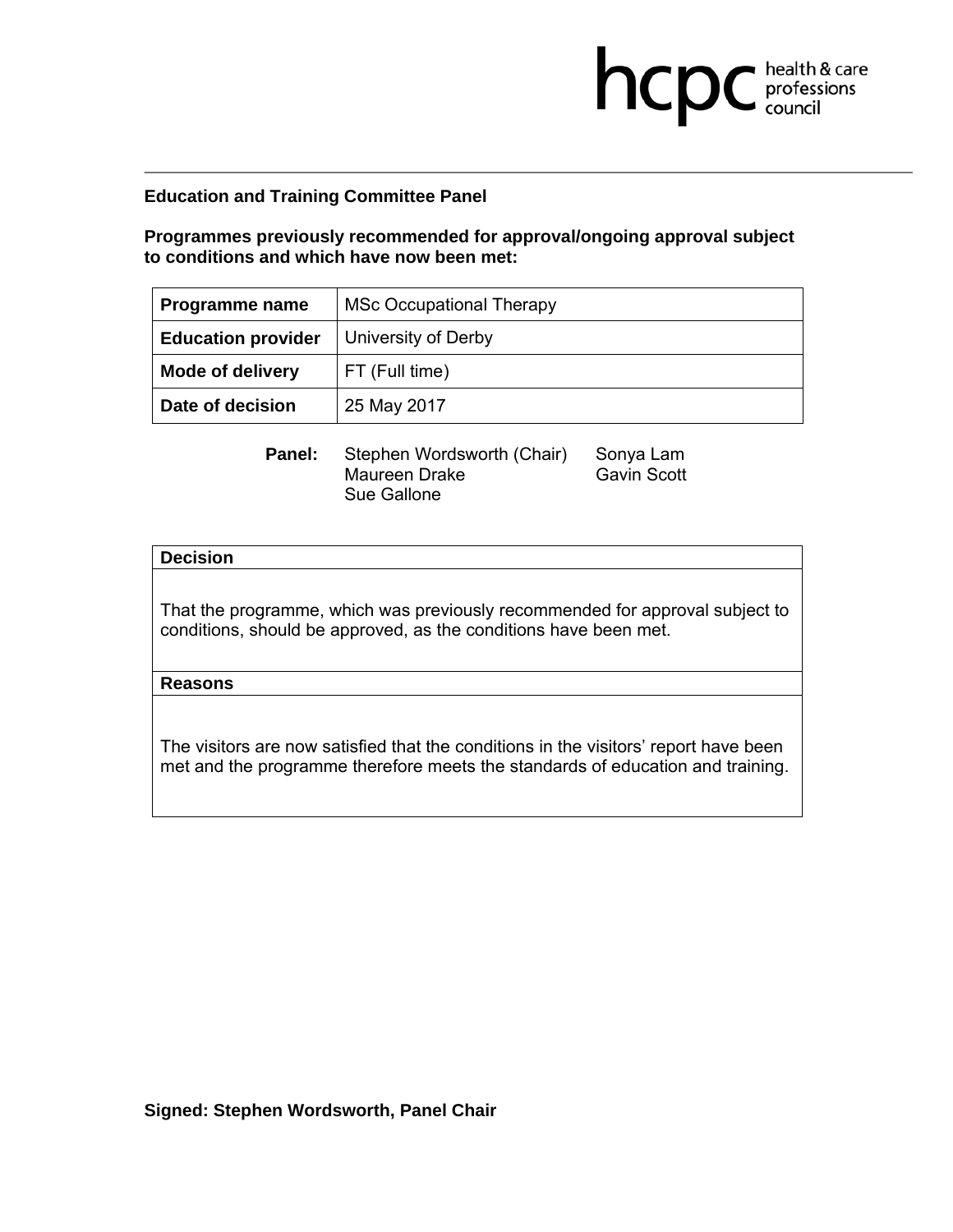**Programmes previously recommended for approval/ongoing approval subject to conditions and which have now been met:** 

**health & care** 

| <b>Programme name</b>     | BSc (Hons) Occupational Therapy |
|---------------------------|---------------------------------|
| <b>Education provider</b> | University of Derby             |
| <b>Mode of delivery</b>   | FT (Full time)                  |
| Date of decision          | 25 May 2017                     |

**Panel:** Stephen Wordsworth (Chair) Sonya Lam<br>Maureen Drake Gavin Scott Maureen Drake Sue Gallone

### **Decision**

That the programme, which was previously recommended for approval subject to conditions, should be approved, as the conditions have been met.

### **Reasons**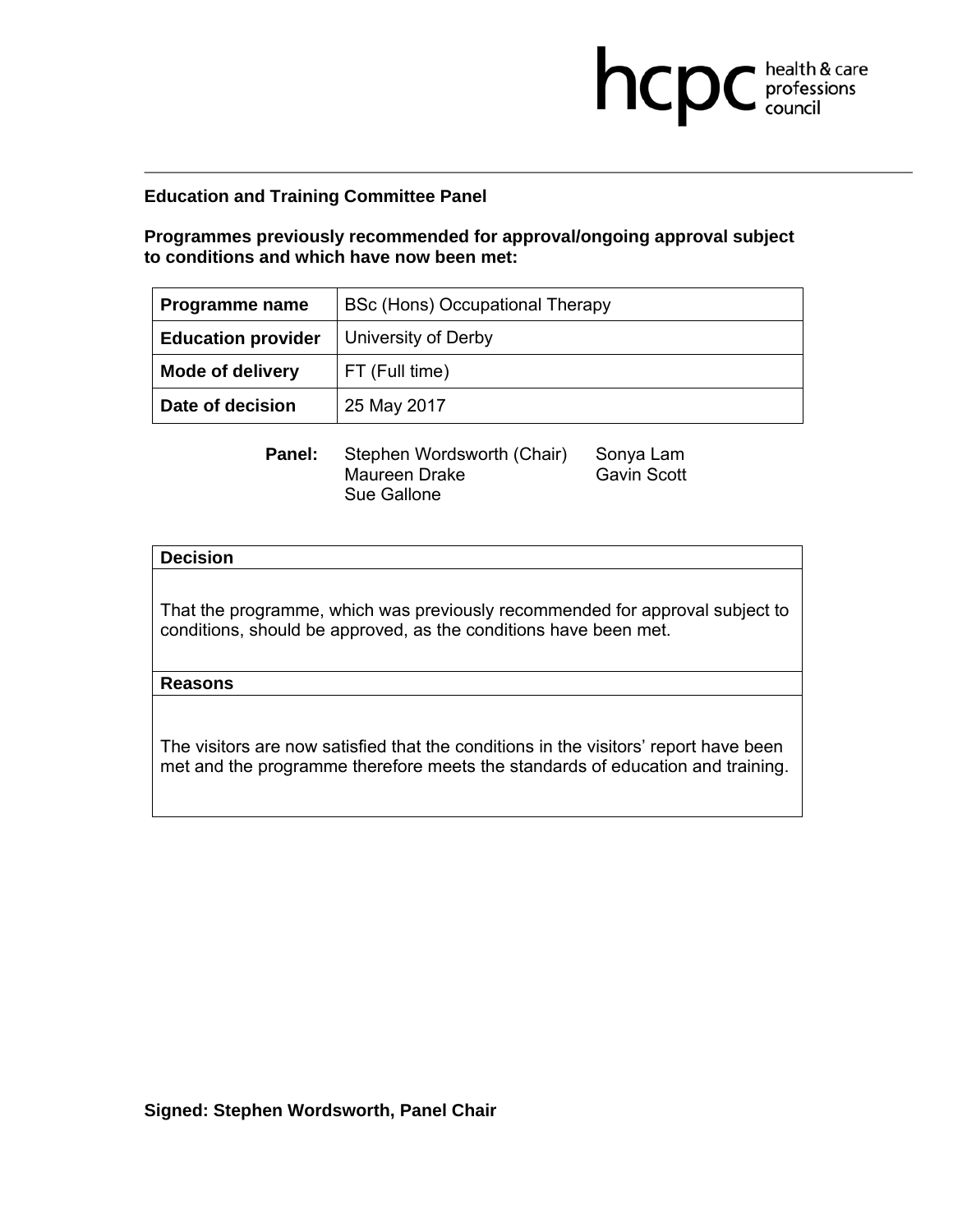**Programmes previously recommended for approval/ongoing approval subject to conditions and which have now been met:** 

**health & care** 

| Programme name            | BSc (Hons) Occupational Therapy |
|---------------------------|---------------------------------|
| <b>Education provider</b> | University of Derby             |
| <b>Mode of delivery</b>   | PT (Part time)                  |
| Date of decision          | 25 May 2017                     |

**Panel:** Stephen Wordsworth (Chair) Sonya Lam<br>Maureen Drake Gavin Scott Maureen Drake Sue Gallone

### **Decision**

That the programme, which was previously recommended for approval subject to conditions, should be approved, as the conditions have been met.

## **Reasons**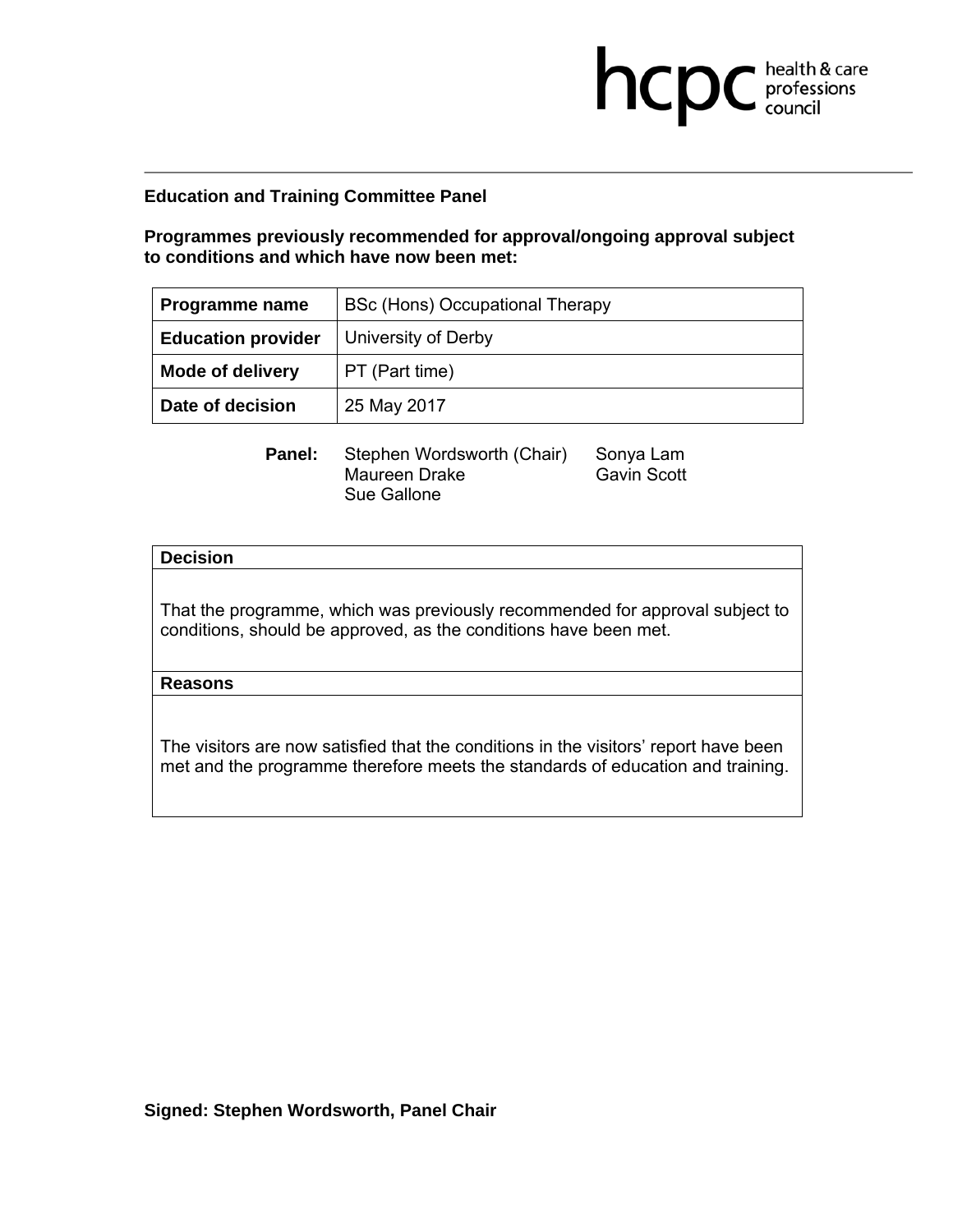**Programmes previously recommended for approval/ongoing approval subject to conditions and which have now been met:** 

**health & care** 

| Programme name            | BSc (Hons) Occupational Therapy |
|---------------------------|---------------------------------|
| <b>Education provider</b> | University of Derby             |
| <b>Mode of delivery</b>   | FTA (Full time accelerated)     |
| Date of decision          | 25 May 2017                     |

**Panel:** Stephen Wordsworth (Chair) Sonya Lam<br>Maureen Drake Gavin Scott Maureen Drake Sue Gallone

### **Decision**

That the programme, which was previously recommended for approval subject to conditions, should be approved, as the conditions have been met.

## **Reasons**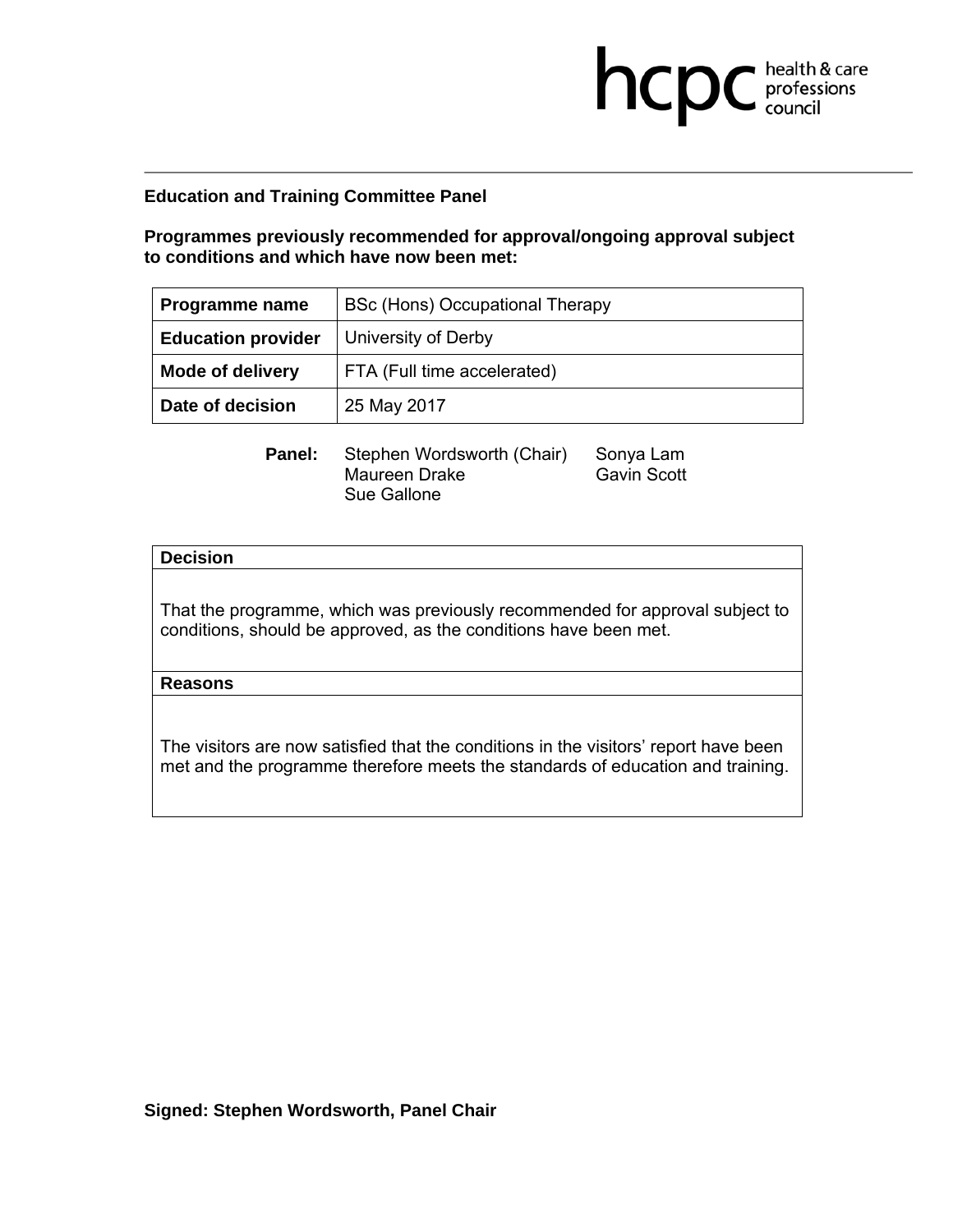**Programmes previously recommended for approval/ongoing approval subject to conditions and which have now been met:** 

**health & care** 

| <b>Programme name</b>     | PG Dip Occupational Therapy |
|---------------------------|-----------------------------|
| <b>Education provider</b> | University of Derby         |
| <b>Mode of delivery</b>   | FT (Full time)              |
| Date of decision          | 25 May 2017                 |

**Panel:** Stephen Wordsworth (Chair) Sonya Lam<br>Maureen Drake Gavin Scott Maureen Drake Sue Gallone

### **Decision**

That the programme, which was previously recommended for approval subject to conditions, should be approved, as the conditions have been met.

## **Reasons**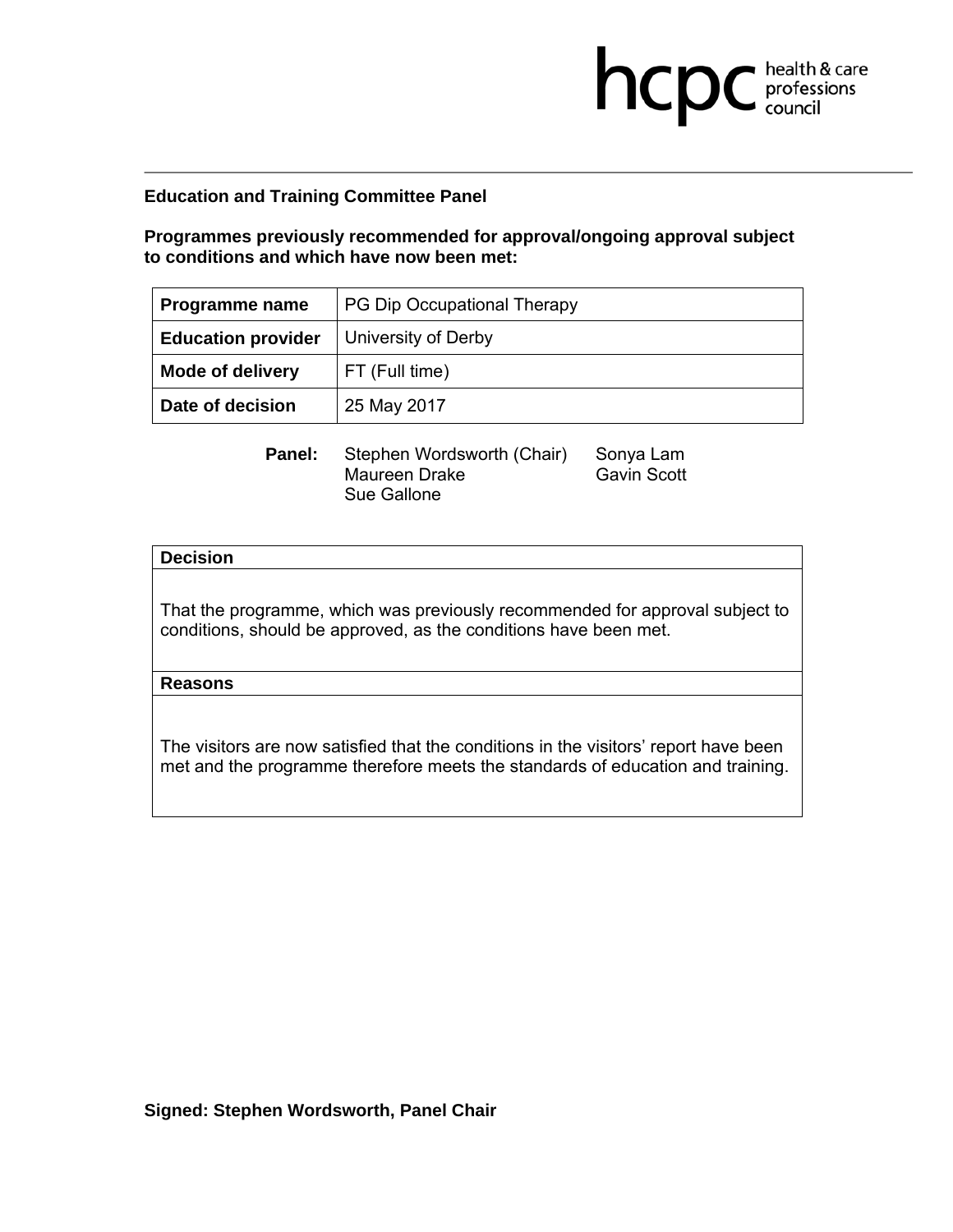**Programmes previously recommended for approval/ongoing approval subject to conditions and which have now been met:** 

**health & care** 

| Programme name            | Professional Doctorate in Health Psychology |
|---------------------------|---------------------------------------------|
| <b>Education provider</b> | Liverpool John Moores University            |
| <b>Mode of delivery</b>   | FT (Full time)                              |
| Date of decision          | 25 May 2017                                 |

**Panel:** Stephen Wordsworth (Chair) Sonya Lam<br>Maureen Drake Gavin Scott Maureen Drake Sue Gallone

### **Decision**

That the programme, which was previously recommended for approval subject to conditions, should be approved, as the conditions have been met.

## **Reasons**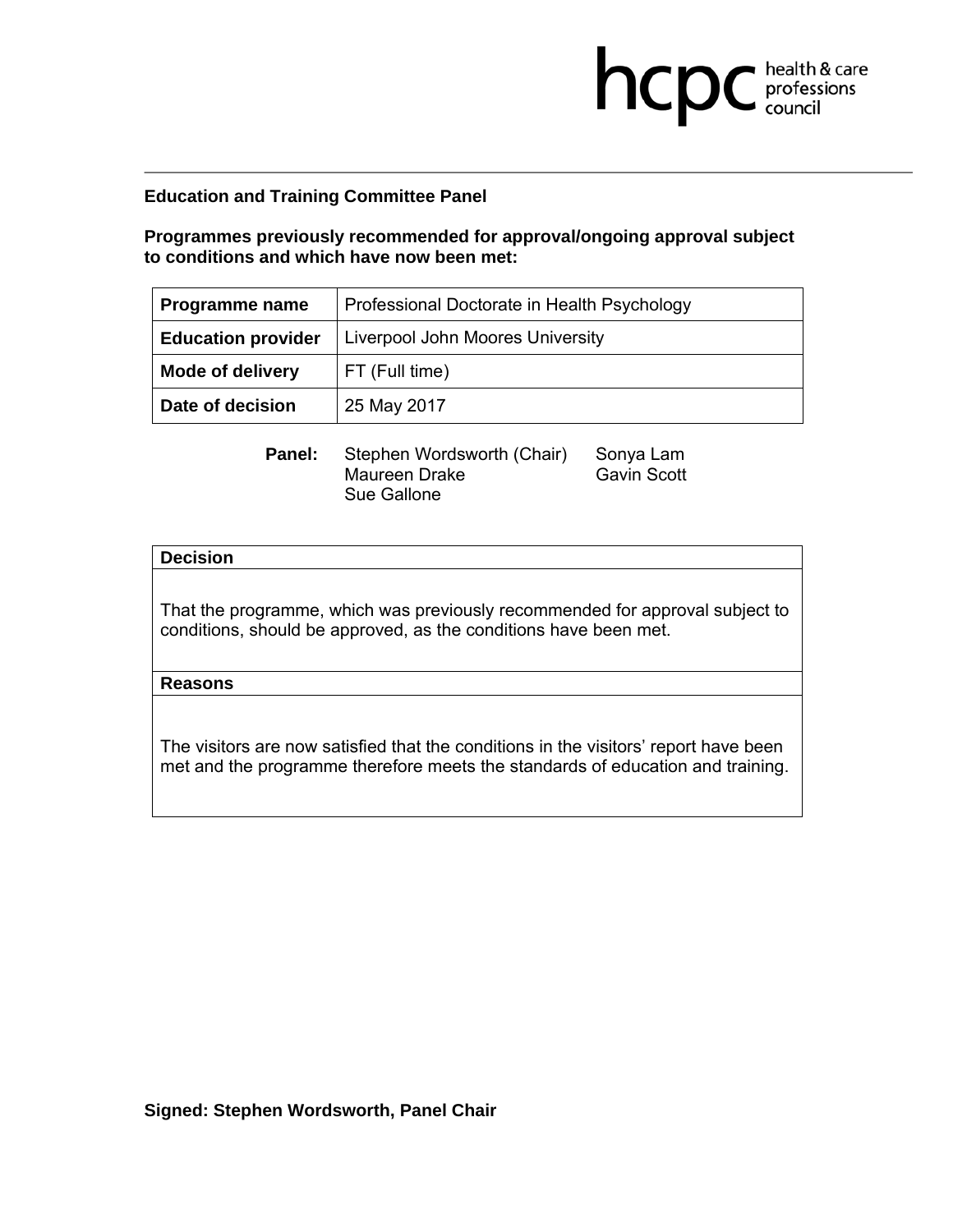**Programmes previously recommended for approval/ongoing approval subject to conditions and which have now been met:** 

**health & care** 

| Programme name            | Professional Doctorate in Health Psychology |
|---------------------------|---------------------------------------------|
| <b>Education provider</b> | Liverpool John Moores University            |
| <b>Mode of delivery</b>   | PT (Part time)                              |
| Date of decision          | 25 May 2017                                 |

**Panel:** Stephen Wordsworth (Chair) Sonya Lam<br>Maureen Drake Gavin Scott Maureen Drake Sue Gallone

### **Decision**

That the programme, which was previously recommended for approval subject to conditions, should be approved, as the conditions have been met.

### **Reasons**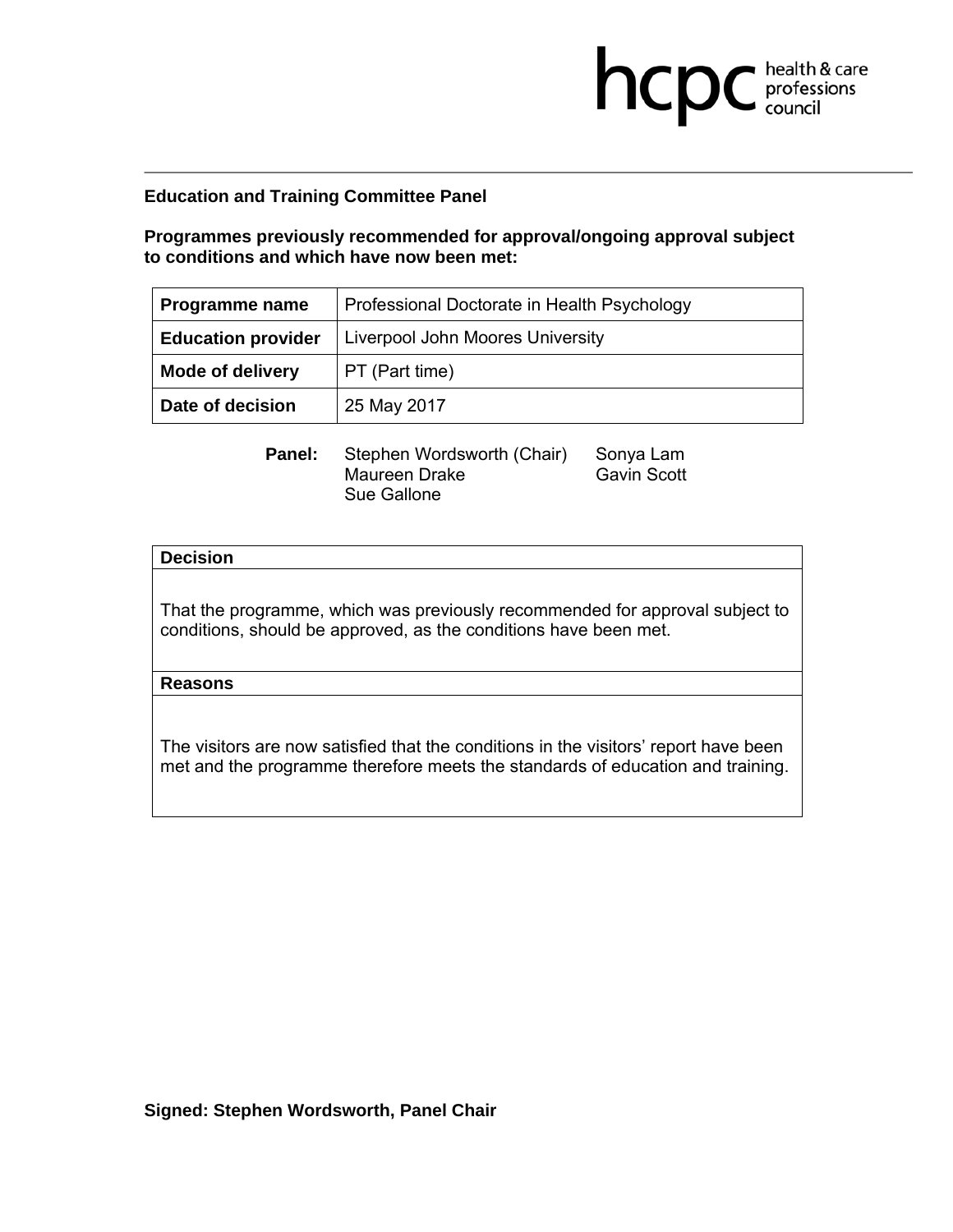**Programmes previously recommended for approval/ongoing approval subject to conditions and which have now been met:** 

**health & care** 

| Programme name            | Professional Doctorate in Sport and Exercise Psychology |
|---------------------------|---------------------------------------------------------|
| <b>Education provider</b> | Liverpool John Moores University                        |
| <b>Mode of delivery</b>   | FT (Full time)                                          |
| Date of decision          | 25 May 2017                                             |

**Panel:** Stephen Wordsworth (Chair) Sonya Lam<br>Maureen Drake Gavin Scott Maureen Drake Sue Gallone

### **Decision**

That the programme, which was previously recommended for approval subject to conditions, should be approved, as the conditions have been met.

## **Reasons**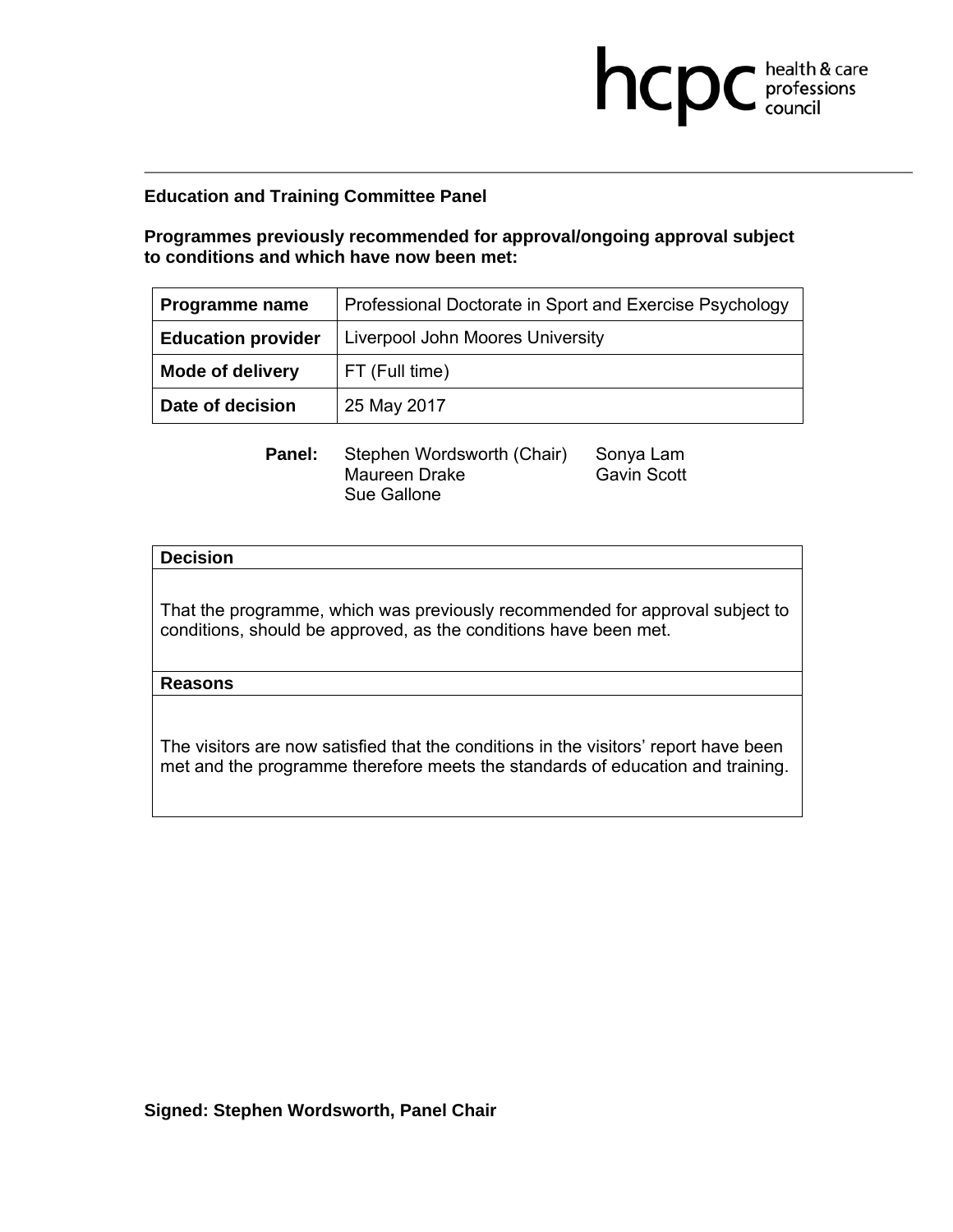**Programmes previously recommended for approval/ongoing approval subject to conditions and which have now been met:** 

**health & care** 

| Programme name            | Professional Doctorate in Sport and Exercise Psychology |
|---------------------------|---------------------------------------------------------|
| <b>Education provider</b> | Liverpool John Moores University                        |
| <b>Mode of delivery</b>   | PT (Part time)                                          |
| Date of decision          | 25 May 2017                                             |

**Panel:** Stephen Wordsworth (Chair) Sonya Lam<br>Maureen Drake Gavin Scott Maureen Drake Sue Gallone

### **Decision**

That the programme, which was previously recommended for approval subject to conditions, should be approved, as the conditions have been met.

### **Reasons**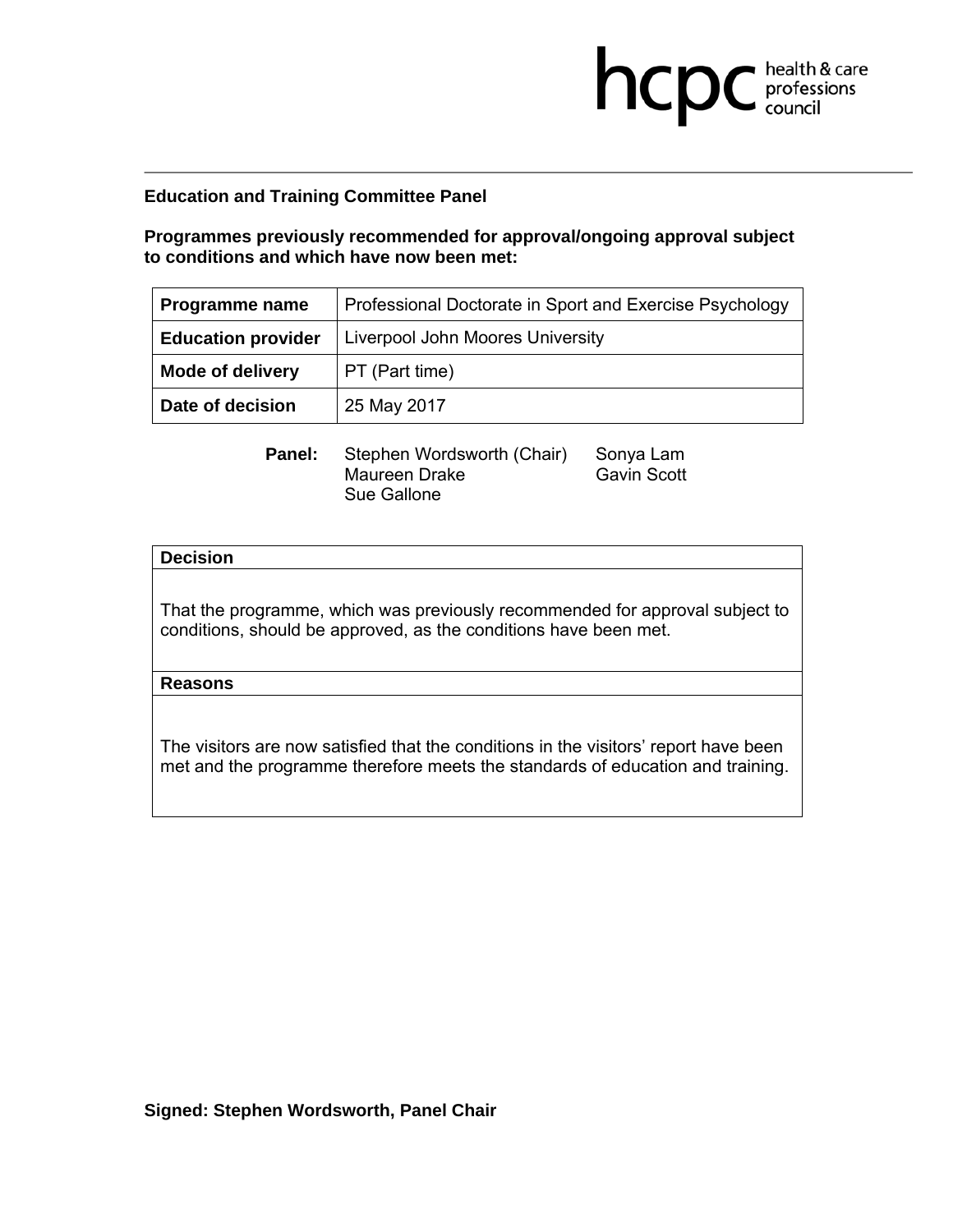**Programmes previously recommended for approval/ongoing approval subject to conditions and which have now been met:** 

**health & care** 

| Programme name            | <b>BSc (Hons) Dietetics</b>     |
|---------------------------|---------------------------------|
| <b>Education provider</b> | <b>Leeds Beckett University</b> |
| <b>Mode of delivery</b>   | FT (Full time)                  |
| Date of decision          | 25 May 2017                     |

**Panel:** Stephen Wordsworth (Chair) Sonya Lam<br>Maureen Drake Gavin Scott Maureen Drake Sue Gallone

### **Decision**

That the programme, which was previously recommended for approval subject to conditions, should be approved, as the conditions have been met.

## **Reasons**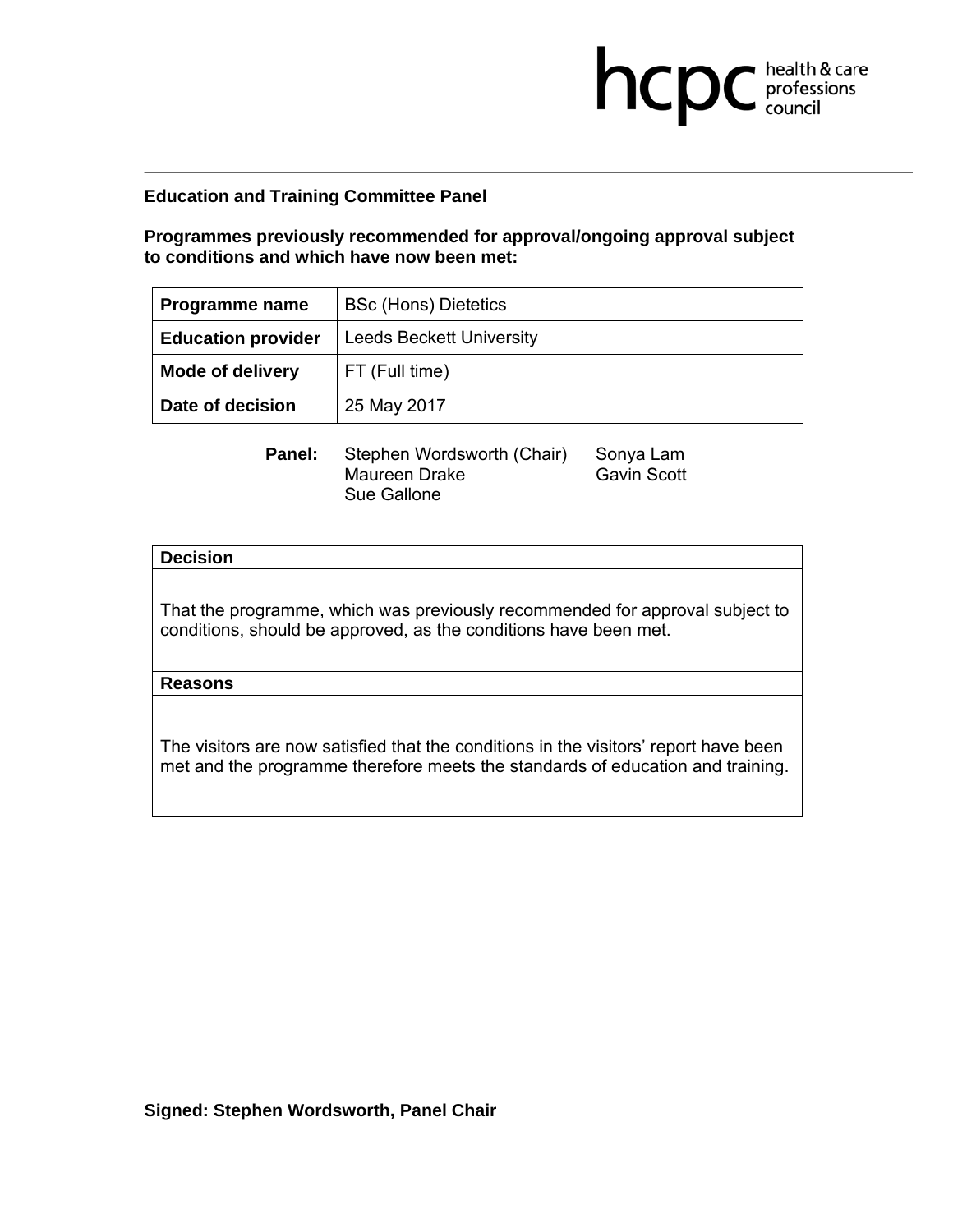**Programmes previously recommended for approval/ongoing approval subject to conditions and which have now been met:** 

**health & care** 

| Programme name            | <b>BSc (Hons) Physiotherapy</b> |
|---------------------------|---------------------------------|
| <b>Education provider</b> | London South Bank University    |
| <b>Mode of delivery</b>   | FT (Full time)                  |
| Date of decision          | 25 May 2017                     |

**Panel:** Stephen Wordsworth (Chair) Sonya Lam<br>Maureen Drake Gavin Scott Maureen Drake Sue Gallone

### **Decision**

That the programme, which was previously recommended for approval subject to conditions, should be approved, as the conditions have been met.

## **Reasons**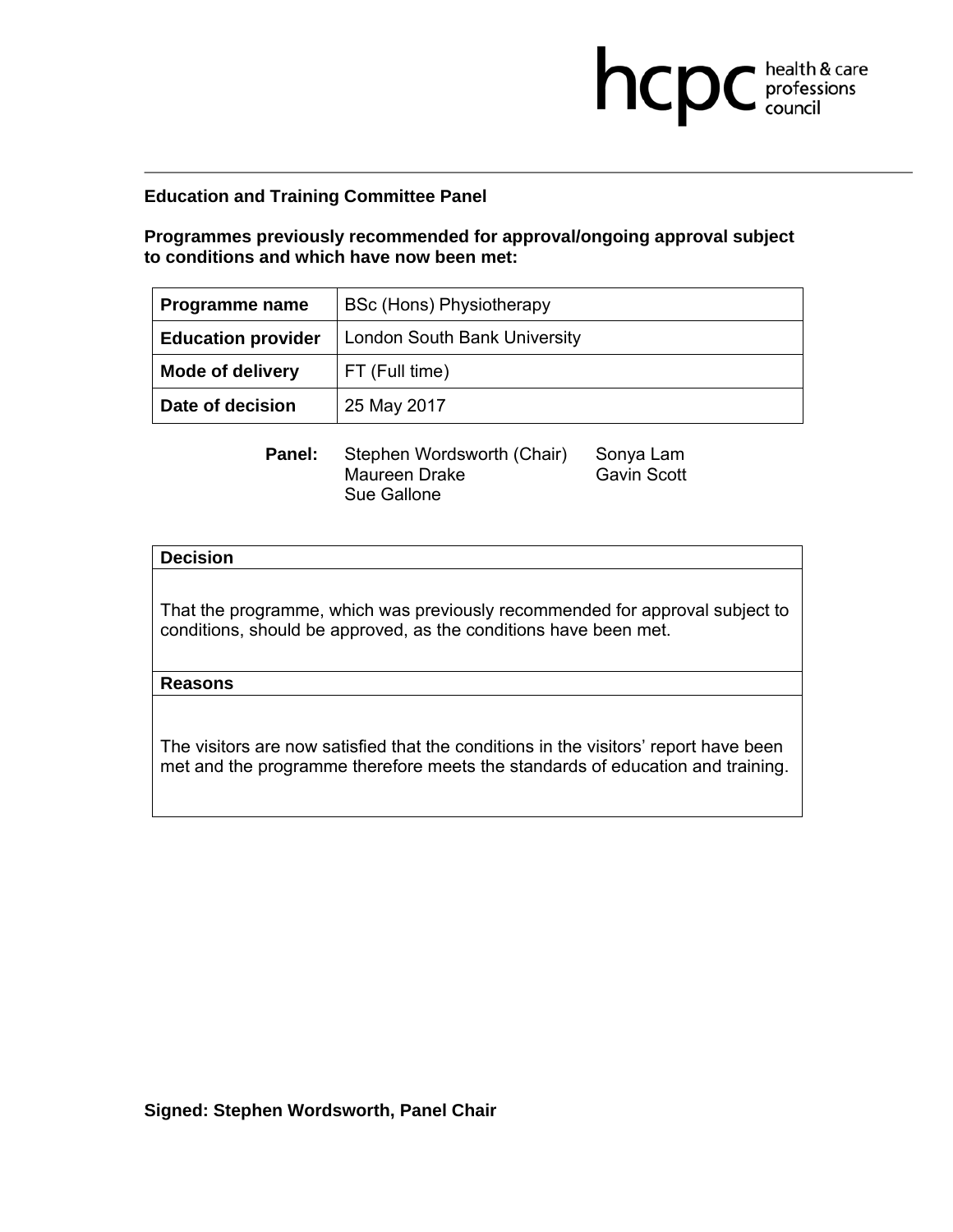**Programmes previously recommended for approval/ongoing approval subject to conditions and which have now been met:** 

**health & care** 

| Programme name            | MSc Physiotherapy (Pre-registration) |
|---------------------------|--------------------------------------|
| <b>Education provider</b> | <b>London South Bank University</b>  |
| <b>Mode of delivery</b>   | FTA (Full time accelerated)          |
| Date of decision          | 25 May 2017                          |

**Panel:** Stephen Wordsworth (Chair) Sonya Lam<br>Maureen Drake Gavin Scott Maureen Drake Sue Gallone

### **Decision**

That the programme, which was previously recommended for approval subject to conditions, should be approved, as the conditions have been met.

## **Reasons**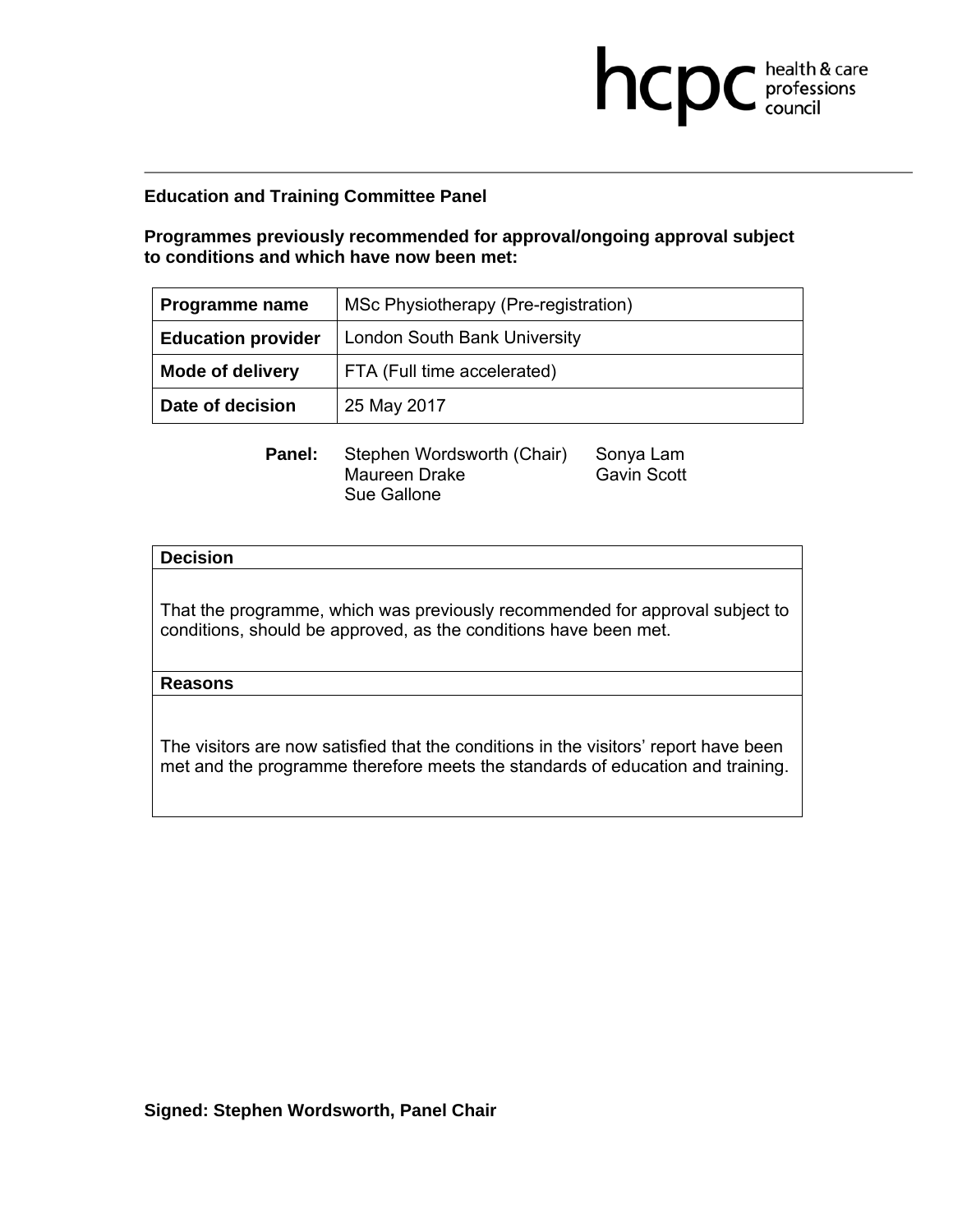**Programmes previously recommended for approval/ongoing approval subject to conditions and which have now been met:** 

**health & care** 

| Programme name            | Integrated Masters in Physiotherapy - MPhysio |
|---------------------------|-----------------------------------------------|
| <b>Education provider</b> | London South Bank University                  |
| <b>Mode of delivery</b>   | FT (Full time)                                |
| Date of decision          | 25 May 2017                                   |

**Panel:** Stephen Wordsworth (Chair) Sonya Lam<br>Maureen Drake Gavin Scott Maureen Drake Sue Gallone

### **Decision**

That the programme, which was previously recommended for approval subject to conditions, should be approved, as the conditions have been met.

### **Reasons**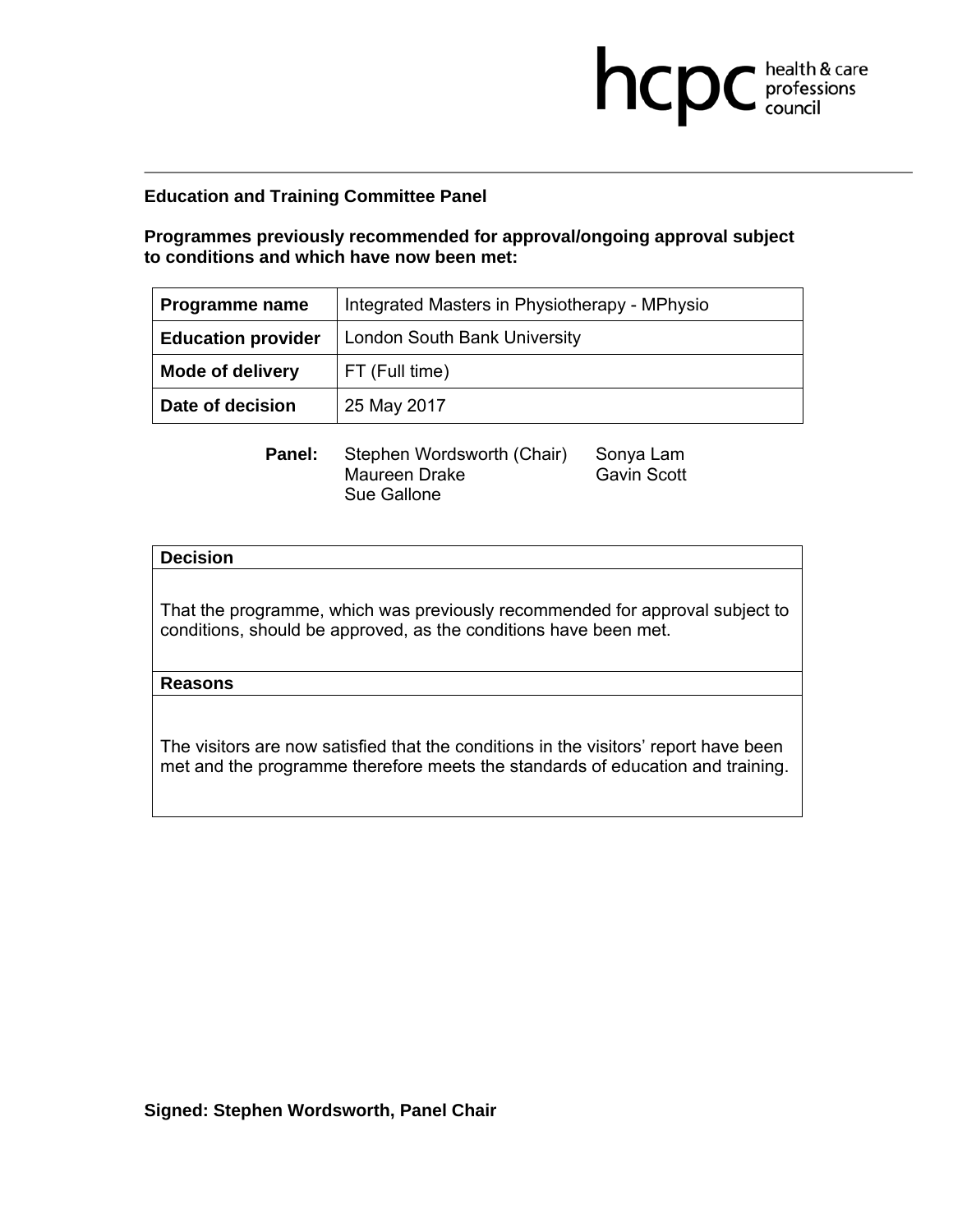**Programmes previously recommended for approval/ongoing approval subject to conditions and which have now been met:** 

**health & care** 

| Programme name            | BSc (Hons) Speech and Language Therapy |
|---------------------------|----------------------------------------|
| <b>Education provider</b> | University of Manchester               |
| <b>Mode of delivery</b>   | FT (Full time)                         |
| Date of decision          | 25 May 2017                            |

**Panel:** Stephen Wordsworth (Chair) Sonya Lam<br>Maureen Drake Gavin Scott Maureen Drake Sue Gallone

### **Decision**

That the programme, which was previously recommended for approval subject to conditions, should be approved, as the conditions have been met.

### **Reasons**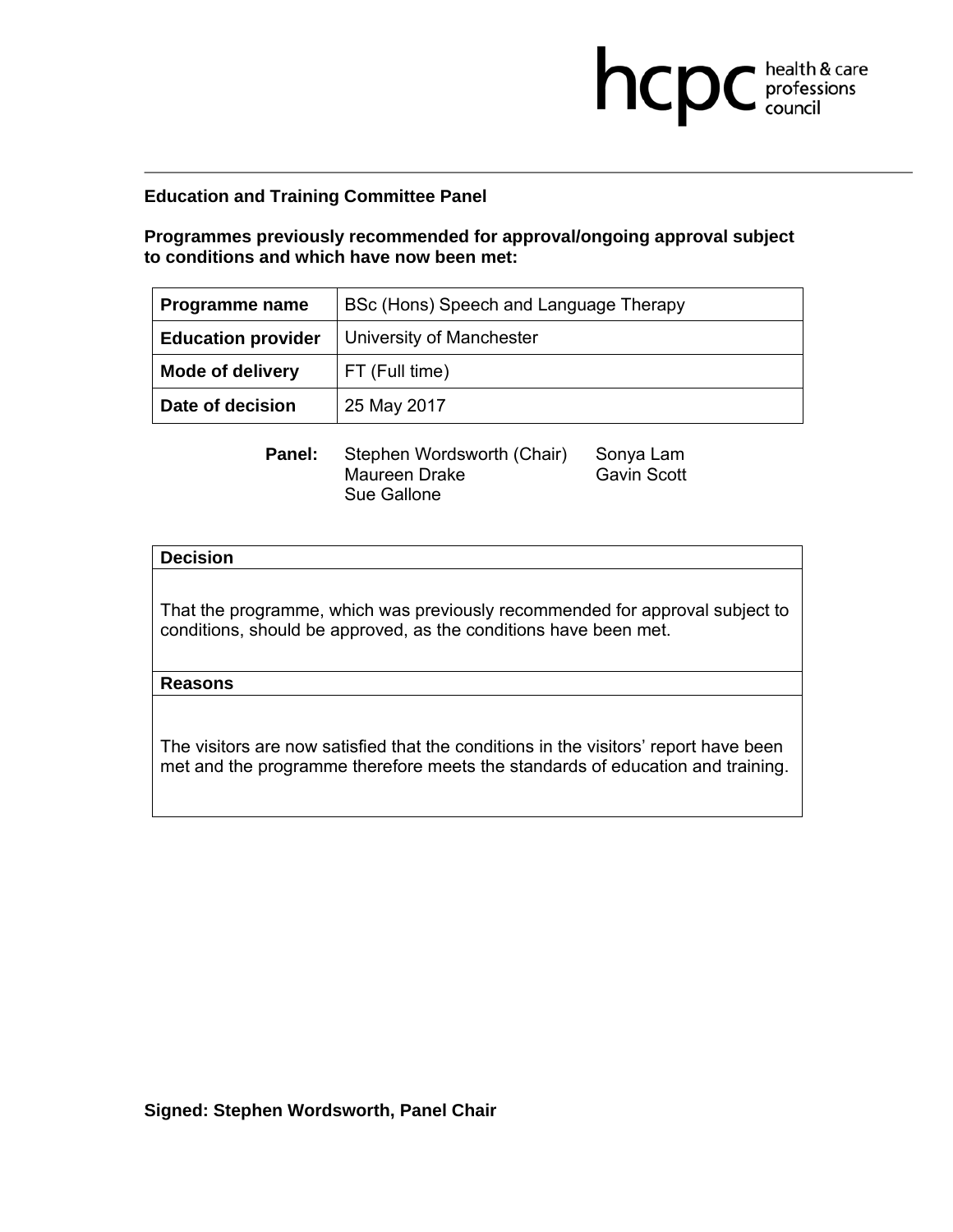**Programmes previously recommended for approval/ongoing approval subject to conditions and which have now been met:** 

**health & care** 

| Programme name            | Masters in Speech and Language Therapy |
|---------------------------|----------------------------------------|
| <b>Education provider</b> | University of Manchester               |
| <b>Mode of delivery</b>   | FT (Full time)                         |
| Date of decision          | 25 May 2017                            |

**Panel:** Stephen Wordsworth (Chair) Sonya Lam<br>Maureen Drake Gavin Scott Maureen Drake Sue Gallone

### **Decision**

That the programme, which was previously recommended for approval subject to conditions, should be approved, as the conditions have been met.

## **Reasons**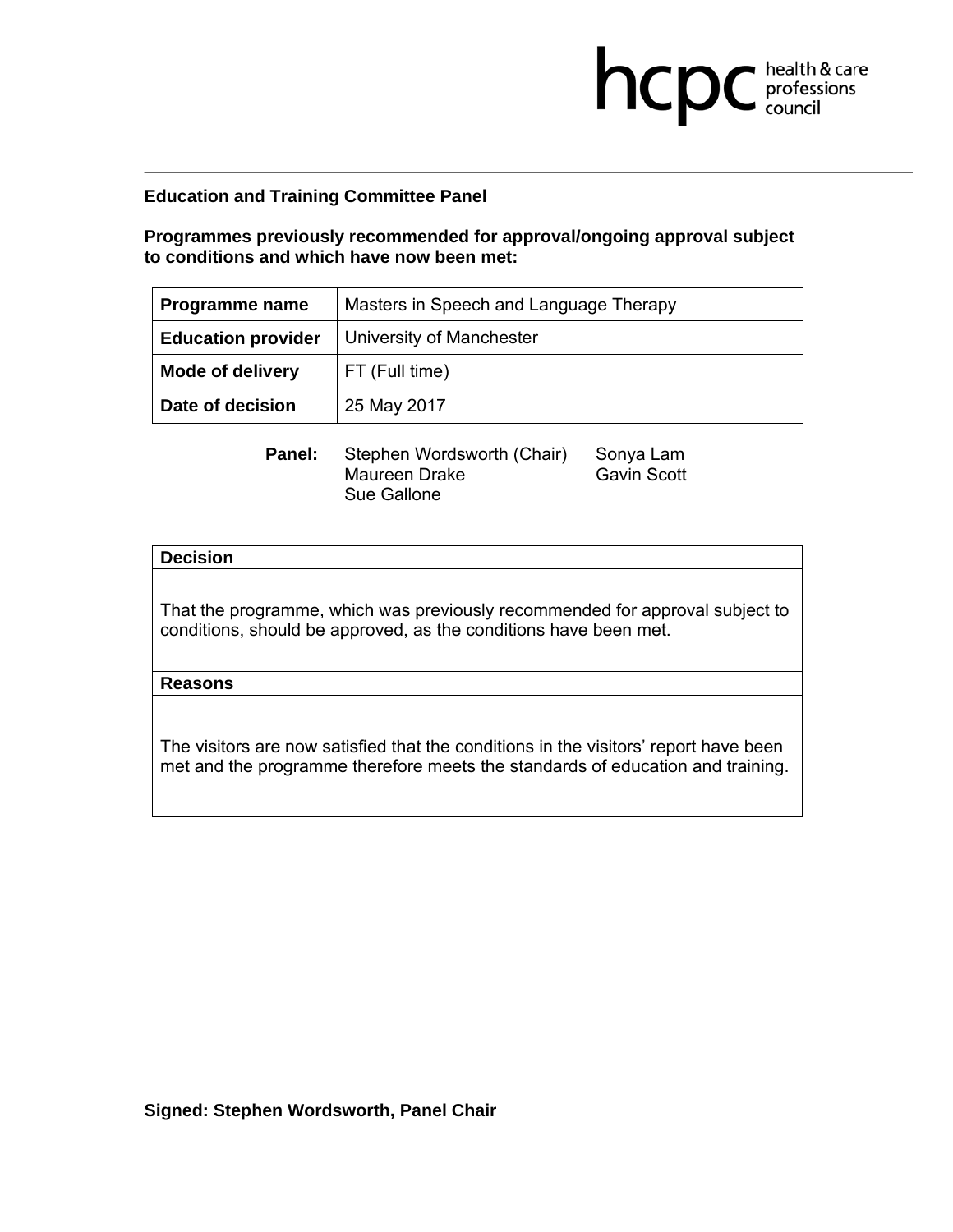**Programmes previously recommended for approval/ongoing approval subject to conditions and which have now been met:** 

**health & care** 

| Programme name            | <b>Podiatric Surgery Training Programme</b> |
|---------------------------|---------------------------------------------|
| <b>Education provider</b> | Queen Margaret University                   |
| <b>Mode of delivery</b>   | FT (Full time)                              |
| Date of decision          | 25 May 2017                                 |

**Panel:** Stephen Wordsworth (Chair) Sue Gallone<br>Maureen Drake Gavin Scott Maureen Drake

### **Decision**

That the programme, which was previously recommended for approval subject to conditions, should be approved, as the conditions have been met.

### **Reasons**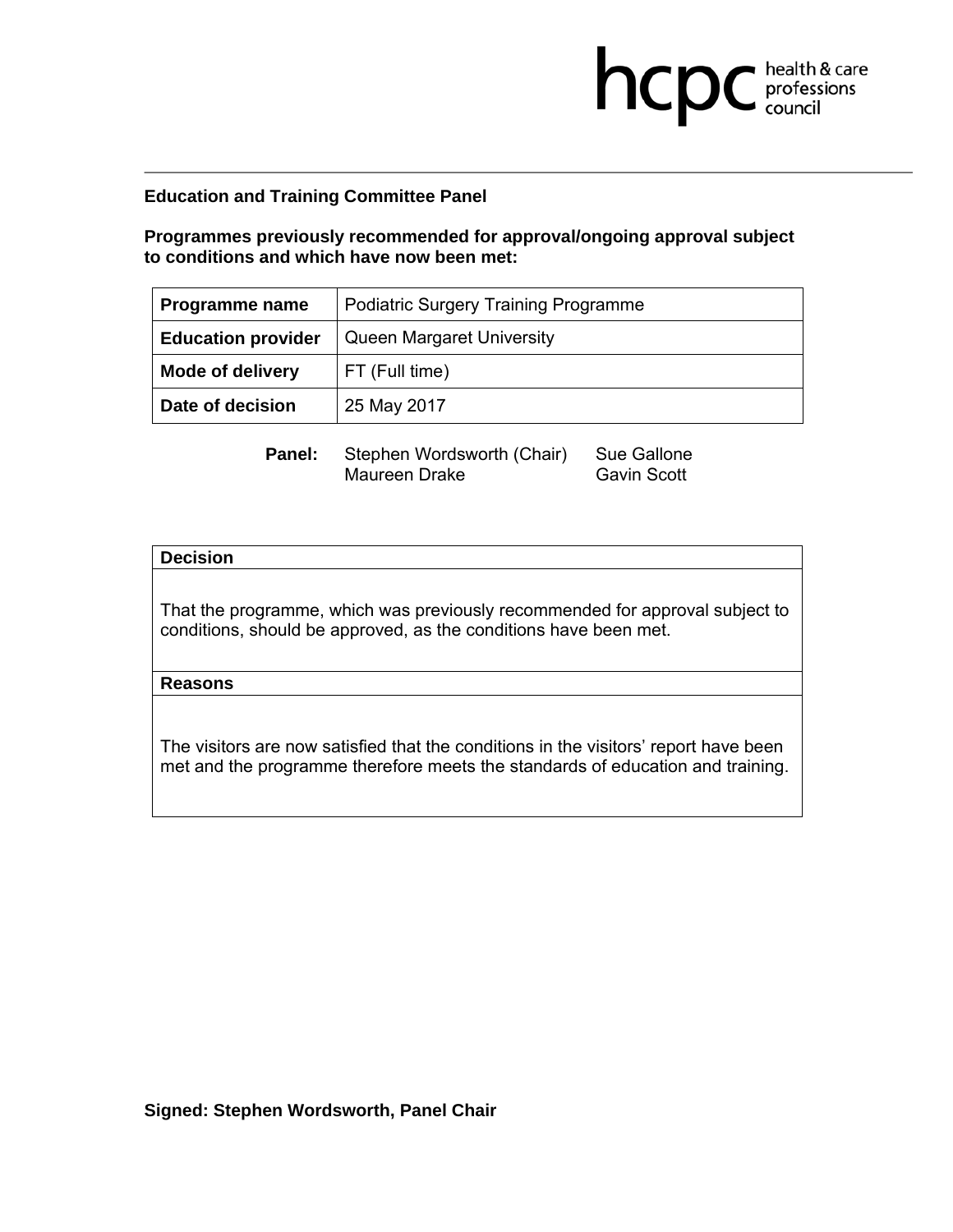**Programmes previously recommended for approval/ongoing approval subject to conditions and which have now been met:** 

**health & care** 

| Programme name            | <b>Podiatric Surgery Training Programme</b> |
|---------------------------|---------------------------------------------|
| <b>Education provider</b> | Queen Margaret University                   |
| <b>Mode of delivery</b>   | PT (Part time)                              |
| Date of decision          | 25 May 2017                                 |

**Panel:** Stephen Wordsworth (Chair) Sue Gallone<br>Maureen Drake Gavin Scott Maureen Drake

### **Decision**

That the programme, which was previously recommended for approval subject to conditions, should be approved, as the conditions have been met.

### **Reasons**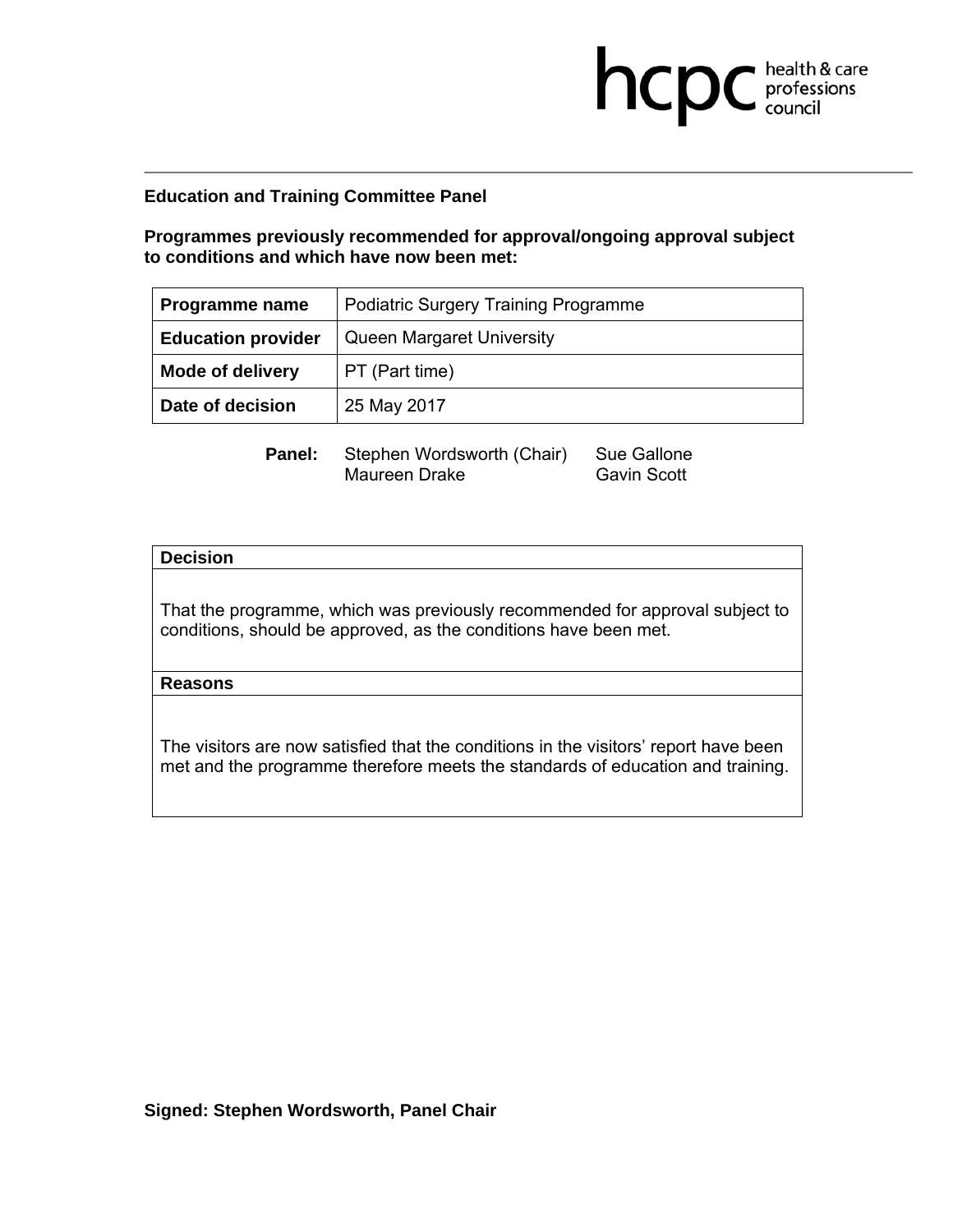**Programmes previously recommended for approval/ongoing approval subject to conditions and which have now been met:** 

**health & care** 

| Programme name            | BSc (Hons) Occupational Therapy                                                                              |
|---------------------------|--------------------------------------------------------------------------------------------------------------|
| <b>Education provider</b> | St George's University of London and Kingston University<br>(validated by St George's, University of London) |
| <b>Mode of delivery</b>   | FT (Full time)                                                                                               |
| Date of decision          | 25 May 2017                                                                                                  |

| <b>Panel:</b> | Stephen Wordsworth (Chair) | Sonya Lam          |
|---------------|----------------------------|--------------------|
|               | Maureen Drake              | <b>Gavin Scott</b> |
|               | Sue Gallone                |                    |

## **Decision**

That the programme, which was previously recommended for approval subject to conditions, should be approved, as the conditions have been met.

## **Reasons**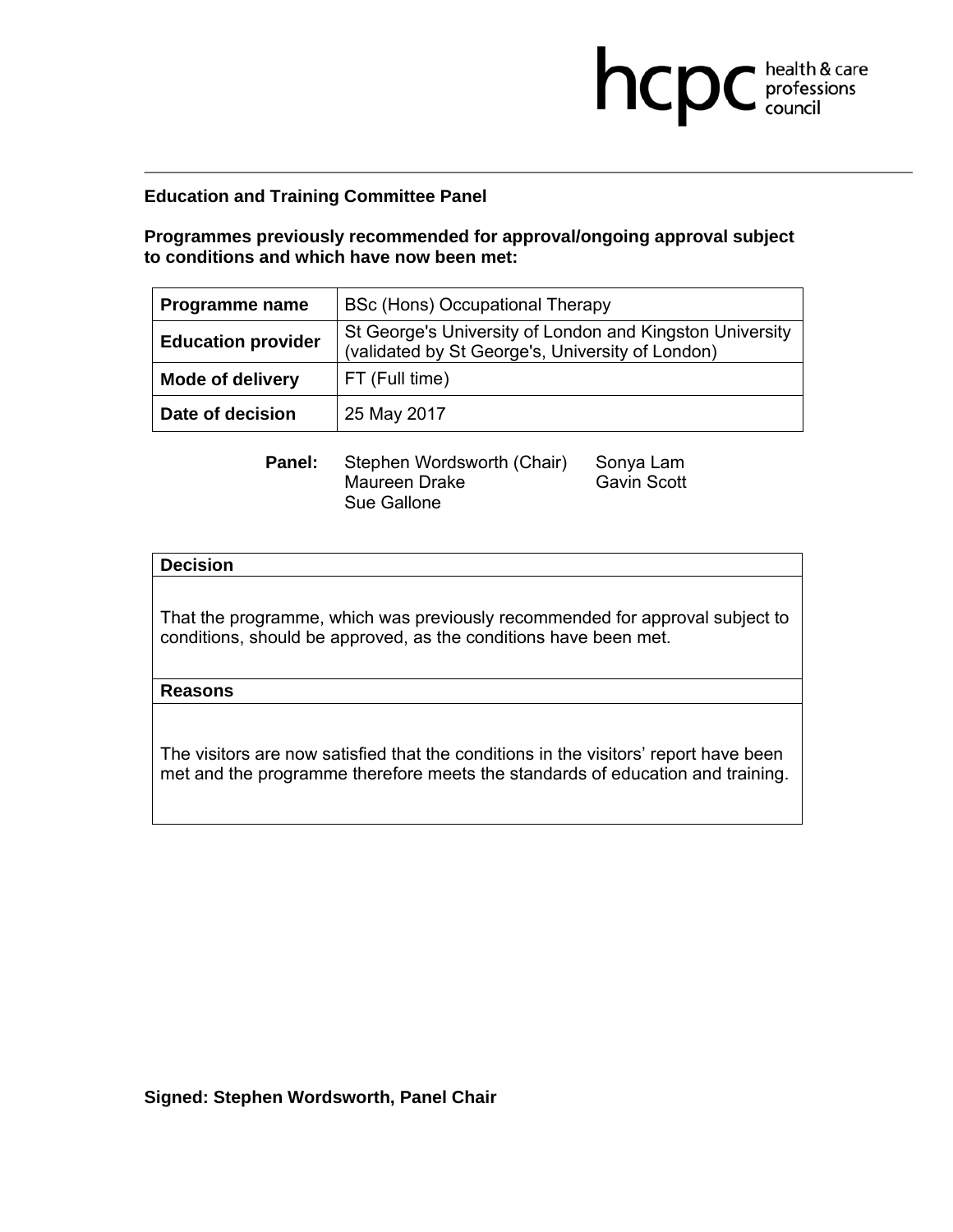**Programmes previously recommended for approval/ongoing approval subject to conditions and which have now been met:** 

| Programme name            | Diploma Higher Education Paramedic Studies |
|---------------------------|--------------------------------------------|
| <b>Education provider</b> | <b>Anglia Ruskin University</b>            |
| <b>Mode of delivery</b>   | FT (Full time)                             |
| Date of decision          | 25 May 2017                                |

**Panel:** Sonya Lam (Chair) Sue Gallone<br>Maureen Drake **Supersets** Gavin Scott Maureen Drake

**health & care** 

### **Decision**

That the programme, which was previously recommended for approval subject to conditions, should be approved, as the conditions have been met.

### **Reasons**